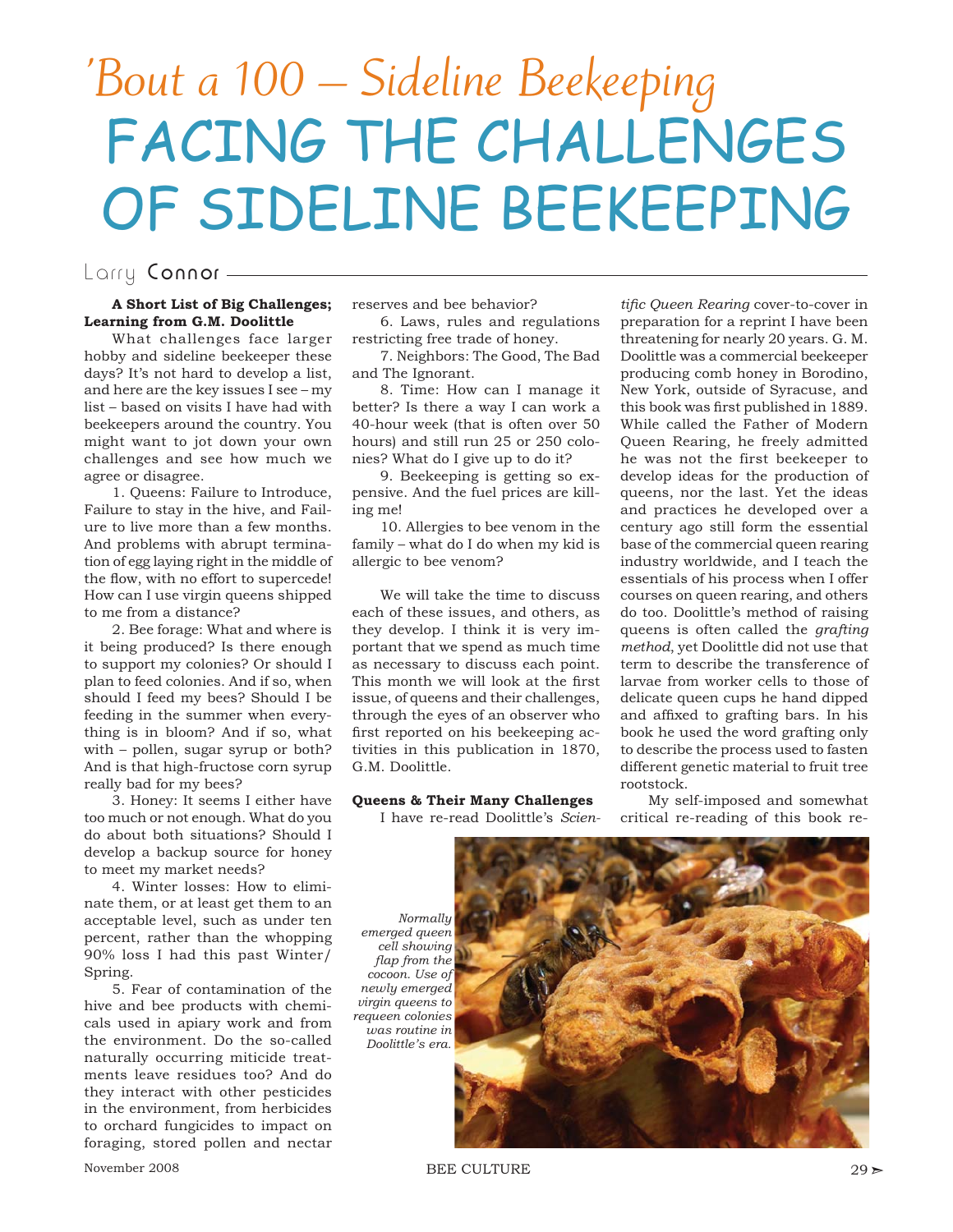

*Doolittle argued that the sudden termination of a vigorous queen's egg laying was the cause of injury or imbalance that caused her to perform poorly when reintroduced into a colony.*

minded me how amazingly unstructured – even disorganized – Doolittle was, and at the same time an absolutely brilliant observer of bee behavior and queen development. Some of the points he makes are spread out through a minefield of instructions for cage making and dimensions. Doolittle admitted to his own disorganization when he wrote:

*It [the book] is not a manual, giving in terse, sharp periods, and the greatest amount of accurate information in the briefest space. My style, I fear, is often like my bee-yard, which in looks is irregular, while it attempts something useful. I never could be pinned down to systematic work. I always did like to work at the bees near a gooseberry-bush, full of ripe, luscious fruit, or under a harvest apple-tree, where an occasional rest could be enjoyed, eating the apples which lay so temptingly about. Do we not all need an occasional relaxation from the severer duties of life?* [Preface].

One might argue that Doolittle was not really scientific about his work, but very systematic in his observations and trials. He took time to study an issue, and had the writings and correspondence of many other beekeepers to compare experiences and develop new observations. He tried things, sometimes for a number of years, before he rejected, modified or accepted them. His observational skills of the activities of bees are noteworthy – a skill I promote in all beekeepers. More beekeepers need to spend time looking at bee activity inside the hive, in mating nuclei, and at observation hives. This goes directly to the time issue – few of us have time (or invest it) to spend an afternoon in the mating yard watching the queens and drones flying in and out, and watching for returning queens with the last drone's endophallus – the mating sign – protruding from the tip of her abdomen! There are too many things most beekeepers miss about bees and beekeeping that Doolitttle noticed and examined.

For that reason we might think that Doolittle's world was much less complicated than our own, but he details the challenges he faced; of his evaluation of the different races of bees and how they performed. This is something we are again doing after a century of near-exclusive use of Italian bloodlines. Just a few years after the Civil War ended he reported a large loss of queens in the spring in prime conditions, without explanation or supercedure, these queens stopped laying! Now we would link an event like this to the presence of pesticides in the hive (I have certainly suggested this in my classes). After analysis, he linked this disappearance or failure of queens to the act of queen rearing itself, recording that the queens produced in swarms did not demonstrate this behavior. This "Father" of queen rearing was critical of the process he promoted and helped build. He was a success as a queen producer, 120 or more years ago, before automobiles, airplanes, high fuel costs, planetary warming and other challenges. Doolittle's idea of a good day in the apiary was to rest with an apple from a nearby tree and doze in the *G.M. Doolittle*

shade after working his colonies.

I certainly identify with Doolittle's

style of colony management and his way of thinking. Rather than being absolutely linear in my thinking I often have several mental pots simmering that eventually lead to a workable scheme at the right time and place. The idea of sitting under an apple tree and munching on a ripe apple on a bright fall day does not seem so bad to me either.

Doolittle had answers about queen problems that are amazingly similar to what I teach. I suspect that this may be due to my integration of Doolittle's ideas over the years, from my initial reading the book back in the 1970s while working with Bud Cale in Hamilton Illinois for Dadants, or from working with those who have been exposed, directly or indirectly, to his concepts. So at the risk of admitting that I forgot where I first read about some of these ideas, and of again repeating myself, here are some of Doolittle's choice observations that I have somehow merged into my teaching! All these ideas are of immediate benefit to hobby and sideline beekeepers everywhere.

Doolittle examined the role of caging and handling queens and the interruption of egg-laying, and how these may or may not cause queen introduction and performance issues after they have been shipped:

*I caught some of my most prolific queens and caged them, the same as I would for shipment, giving them the usual number of bees for an* 

*escort, and placed them in my shop. A part of these were thrown about the shop, and handled about as I thought they would be when shipped away, while others were handled very carefully or let alone entirely; all being kept from the hive from one to two weeks. Upon returning them as the heads of colonies again, some of them proved of little value, and, strange to say, a part of those that were of the least value,* 

*were among those treated the most carefully. I was now satisfied that*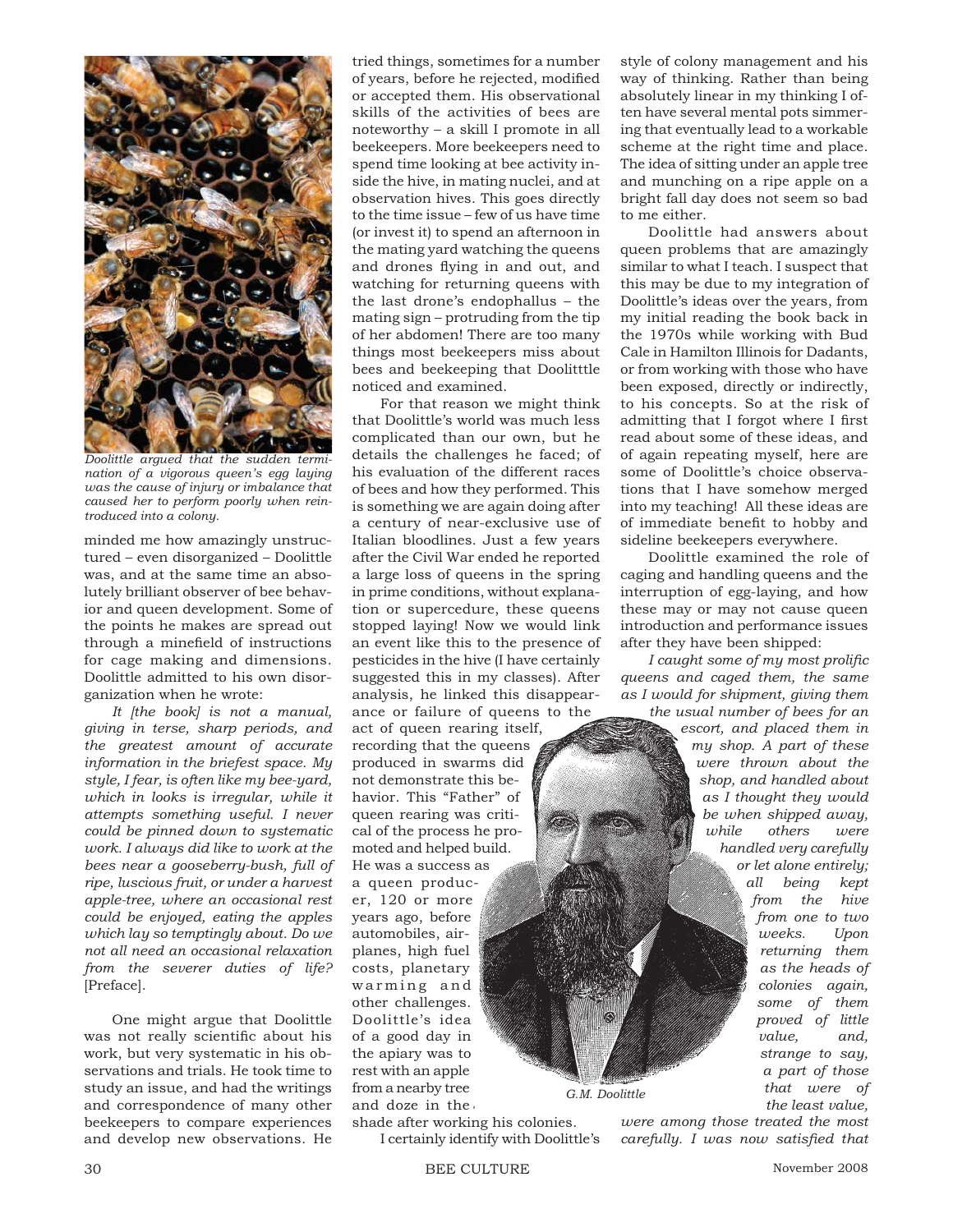*the cause very largely lay where I mistrusted that it did – in the sudden*  stopping of a queen from prolific egg*laying; for whenever a queen expects to leave a hive with a swarm, she almost, or altogether, stops egg-laying preparatory to leaving, but doing the same gradually* [Chapter XXI].

In the prior Chapter he had suggested a method to circumvent one hazard of abrupt shipping:

*If the bees are put up twelve hours before they are mailed, and left with the face side of the cage downward, but raised a little off the table, the queen will rid herself of eggs, and thus better endure the sudden jars which she will be liable to get* [Chapter XX].

As far as the issue of shipping cage and introduction cage design, Doolittle was adamant that one cage could not perform these two duties. The next paragraph shows his reliance on the use of a wire cage, now called a push-in cage, as a means of introducing a queen.

*No shipping-cage which meets the requirements as I have set forth, can be a successful introducing-cage; for to meet with the greatest success in introducing, the cage should cover at least one-sixth of one side of a comb, so that hatching brood and some honey can be enclosed. In the hatching of this brood, to form an escort of bees for the queen, and in her laying eggs in the cells enclosed by the cage, carries an assurance of safety, not found in any other item regarding cage-introduction of queens. When these young bees, which hatch out with the queen, become so attached to her that they accept her as their mother, it is not long before the bees outside of the cage fall into line. They now begin to feed her such food as is given for egg-production which means safety to any queen* [Chapter XX].

DRONES! Compared with other writers from his era, Doolittle best recognized the importance of drones and the need to select colonies for drone production. He did not, as is often the case today, rely on all colonies in an apiary or area to produce drones. Instead he selected only certain colonies, showing desirable traits, for that task:

*I* find that the next best thing

*that I can do, is to set apart two or three of my very best queens for drone-rearing, causing them, as far as may be, to rear all of the drones in the apiary. I do this by giving these colonies a large amount of dronecomb, and keeping up their strength, if need be, by giving them workerbrood from other colonies*. [Chapter XV].

Since all colonies instinctively produce drones, Doolittle *suppressed* their need for drones by introducing developing drone comb from the colonies he selected for drone production. His process is in complete agreement with what we know about drone production and colony social physiology:

*The other colonies are largely kept from rearing drones, by allowing only worker-combs in their hives, and by giving them a comb of dronebrood occasionally from one of the colonies rearing drones, just when they want drones the most; for if this is not done, they will have drones anyway, even if they have to tear down worker-comb to build such as is needed to rear them in. As soon as the major part of the drones from this comb have hatched, it is taken away, before the inferior drone-brood (if any is placed in the comb) has time to mature. In this way I get all the drones reared from my best queens . .* . [Chapter XV].

Not only was Doolittle a northern beekeeper producing queens for sale from late May on, he had a strong market for his queens in the Fall. To insure mating into October in the central-New York area, he used a manipulation where a few colonies would house drones, similar to the Drone Holding Colony system I wrote about in *Bee Sex Essentials.*  I suspect that Doolittle was the source of the DHC idea taught to me by Dr. Bud Cale Jr while producing Starline and Midnite stocks:

*To keep drones late in the fall, I make a strong colony queenless, at the close of the honey-harvest, and in this colony I put all of the dronebrood that I can find in my dronerearing colonies at this time. As much of this brood is in the egg and larval form, when given to the queenless colony, I have them hatching after all the other drones are killed off, for queenless colonies which are strong,* 

*are very choice of drone-brood. In this way I generally have a hive full of nice drones, as late as I desire to rear queens, keeping them frequently into October* [Chapter IV].

VIRGINS! Doolittle routinely used virgin queens to requeen colonies and mating nucs. He believed that most beekeepers knew . . .

*. . . That just-hatched virgin queens, which are so young as to be white, weak and fuzzy, can be introduced to any colony that will accept a sealed queen-cell, is a fact generally known to all* [Chapter XVII].

#### Doolittle wrote that . . .

*. . . it is very desirable to have some plan whereby we can introduce a virgin queen from 5 to 8 days old to a nucleus as soon as a laying queen is taken away from it; as well as to introduce one into any other colony where we wish to place a virgin queen coming to us from a distance, which we have ordered to improve our stock, by a direct cross between her and one of our drones.* [The discovery of the queen's multiple mating had not yet been made when Doolittle wrote this]. *From the fact that not one colony in 500 will take such a virgin queen, when giving her at the time of taking away the laying one…*

*On no one thing in bee-keeping have I spent so much thought, as on how to successfully introduce virgin queens, from 4 to 10 days old; and I am happy to say that I am master of the situation; not that I have dug it out all alone, for I have not. I have picked up little things here and there for several years, and by saving every little item that proved to be in advance of what I already had, and applying them, together with what I could study out myself, eventually gave me success…*

*I believe that the day is not far distant, when the traffic in virgin queens will assume greater proportions than at the present. A virgin queen is not fit to start on a journey until she is at least 24 hours old; and as from 2 to 4 days must be required in her transit…*

Doolittle described three methods using older virgin queens, going into considerable detail. I have included the first and perhaps the easiest to